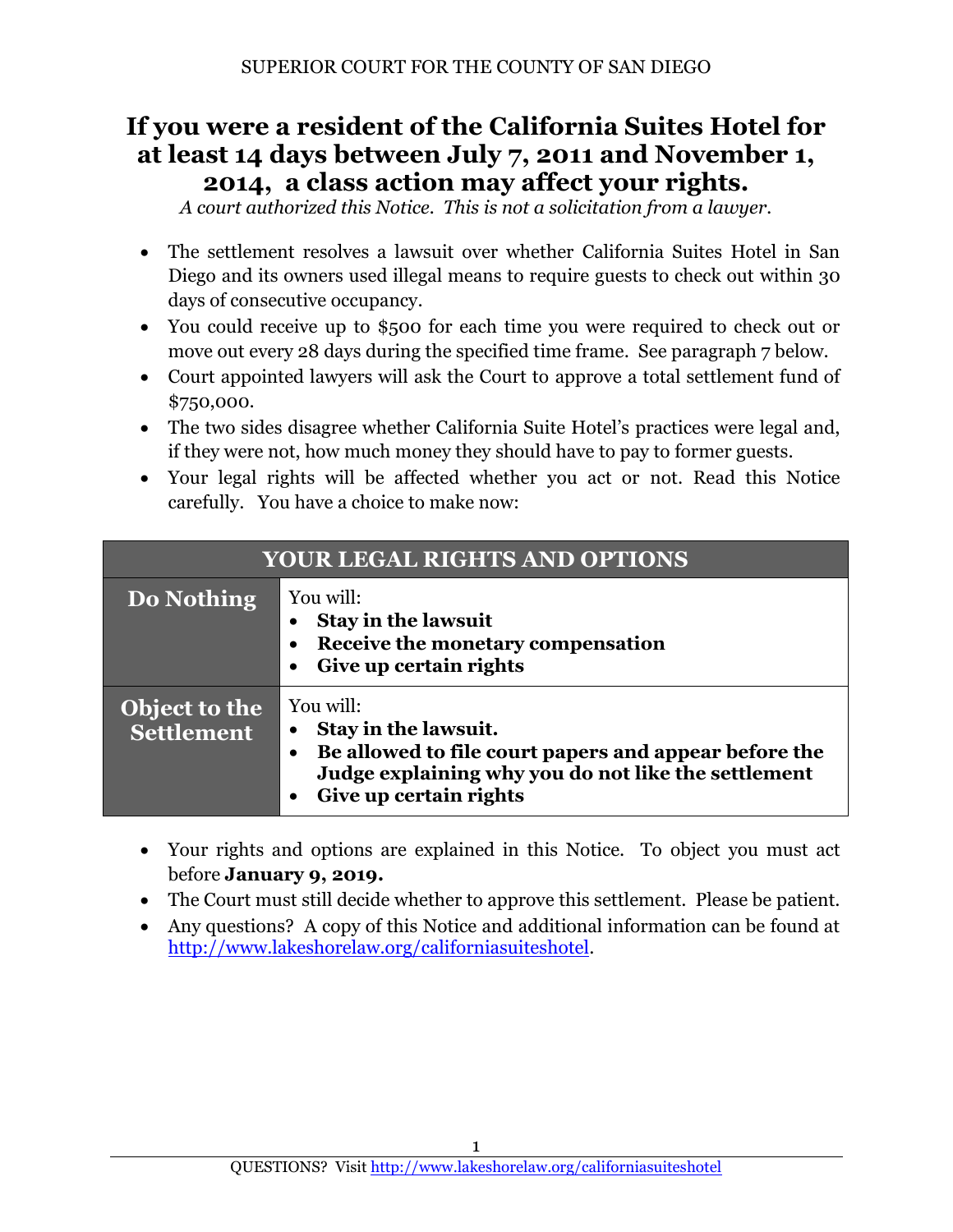# **WHAT THIS NOTICE CONTAINS**

| 1. Why did I get this notice?<br>2. What is this lawsuit about?<br>3. Why is this lawsuit a class action?<br>4. Why is there a settlement?              |
|---------------------------------------------------------------------------------------------------------------------------------------------------------|
| 5. Am I part of this Class?<br>6. Do I need proof in order to get compensation?<br>7. What does the settlement provide?                                 |
| 8. How do I get my compensation?<br>9. What am I giving up in accepting the settlement?<br>10. What if I do nothing at all?                             |
| 11. Can I exclude myself from the settlement?                                                                                                           |
| 12. Do I have a lawyer in this case?<br>13. Should I get my own lawyer?<br>14. How will the lawyers and Plaintiff be paid?                              |
| 15. How do I tell the Court I do not like the settlement?<br>16. What is the difference between objecting and excluding myself?                         |
| 17. When and where will the Court decide whether to approve the settlement?<br>18. Do I have to come to the hearing?<br>19. May I speak at the hearing? |
| 20. Are more details available?                                                                                                                         |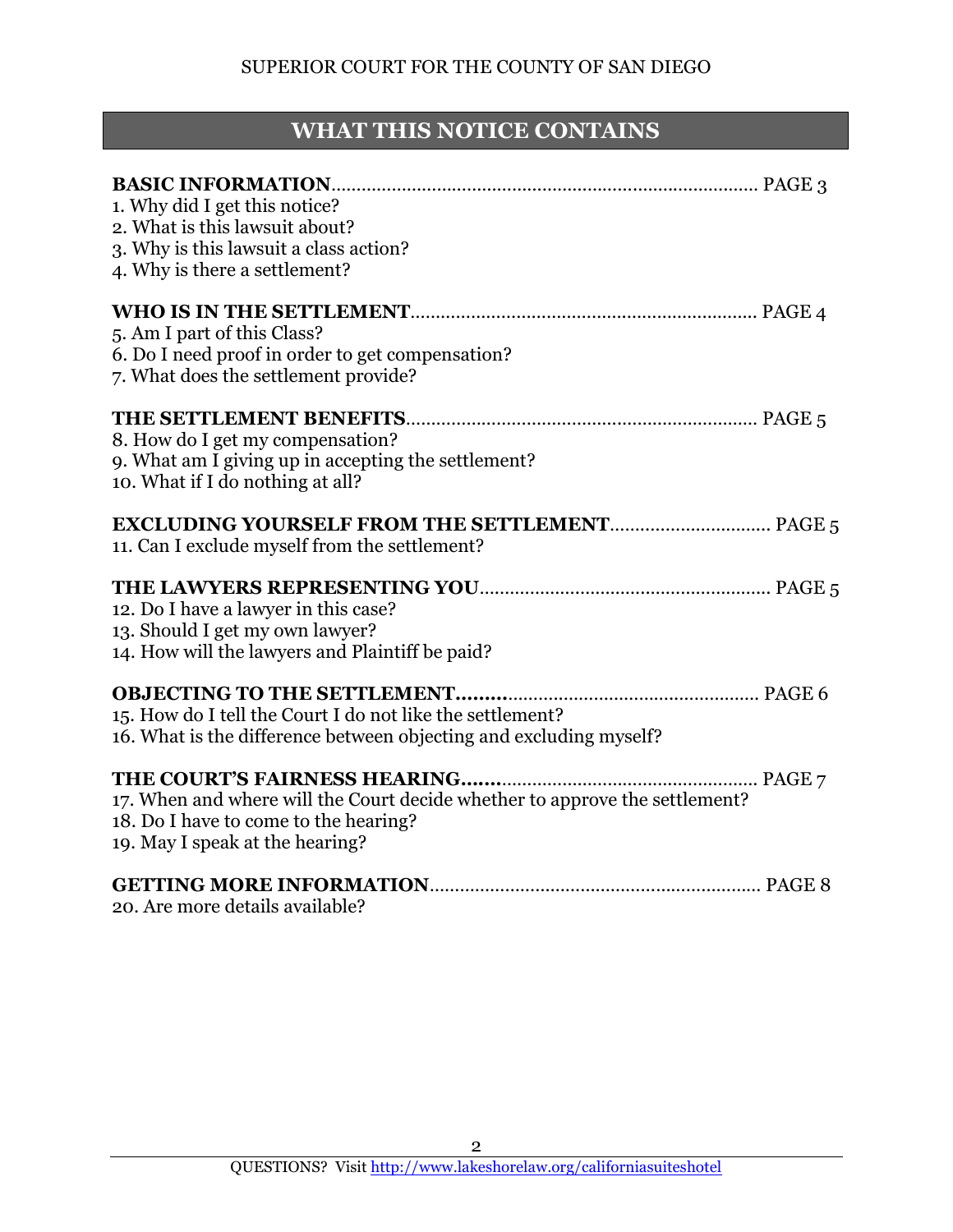# **BASIC INFORMATION**

#### **1. WHY DID I GET THIS NOTICE?**

The records of California Suites Hotel, 5415 Clairemont Mesa Blvd., San Diego, CA show that you stayed there between July 7, 2011 and November 1, 2014 for at least 14 consecutive days and then checked out or moved out by 30 consecutive days.

The Court sent you this Notice because you have a right to know about a proposed settlement of the class action lawsuit, and about your options, before the Court decides whether to approve the settlement. If the Court approves it and after objections and appeals are resolved, you will receive certain compensation. You can receive updates about the progress of the settlement from the website listed at the bottom of this Notice.

This packet explains the lawsuit, the settlement, your legal rights, what benefits are available, who is eligible for them, and how to get them.

The Court in charge of the case is the Superior Court of the County of San Diego, State of California, and the case is known as Hansen v. California Suites Hotel, et. al., Case No. 37-2014-00022185-CU-BT-CTL. The person who sued is the Plaintiff and the various companies and individuals being sued are the Defendants.

#### **2. WHAT IS THIS LAWSUIT ABOUT?**

The lawsuit contends that Defendants required you to check out or move out before you could stay longer than 30 consecutive days and that this was done to prevent you from gaining the legal rights of a tenant. Plaintiff argues that a state law, Civil Code § 1940.1, prohibits residential hotels (hotels where most of the guests use it as their primary residence) from using this tactic. This tactic is sometimes called the "28-day shuffle." Often, guests subject to the 28-day shuffle will be allowed to check back in the following day.

The law imposes a civil fine of \$500 per violation. In addition, if it can be proven the hotel owner used force or coercion, the fine could be much greater.

The Defendants deny they did anything wrong. They deny the law applies to them or that the California Suites Hotel is a residential hotel. However, they chose to settle for economic reasons.

#### **3. WHAT IS A CLASS ACTION AND WHO IS INVOLVED?**

In a class action lawsuit, one or more people called "Class Representatives" (in this case the Plaintiff) sues on behalf of other people who have similar claims. The people together are a "Class" or "Class Members." One court resolves the issues for all Class Members, except those who exclude themselves. San Diego County Superior Court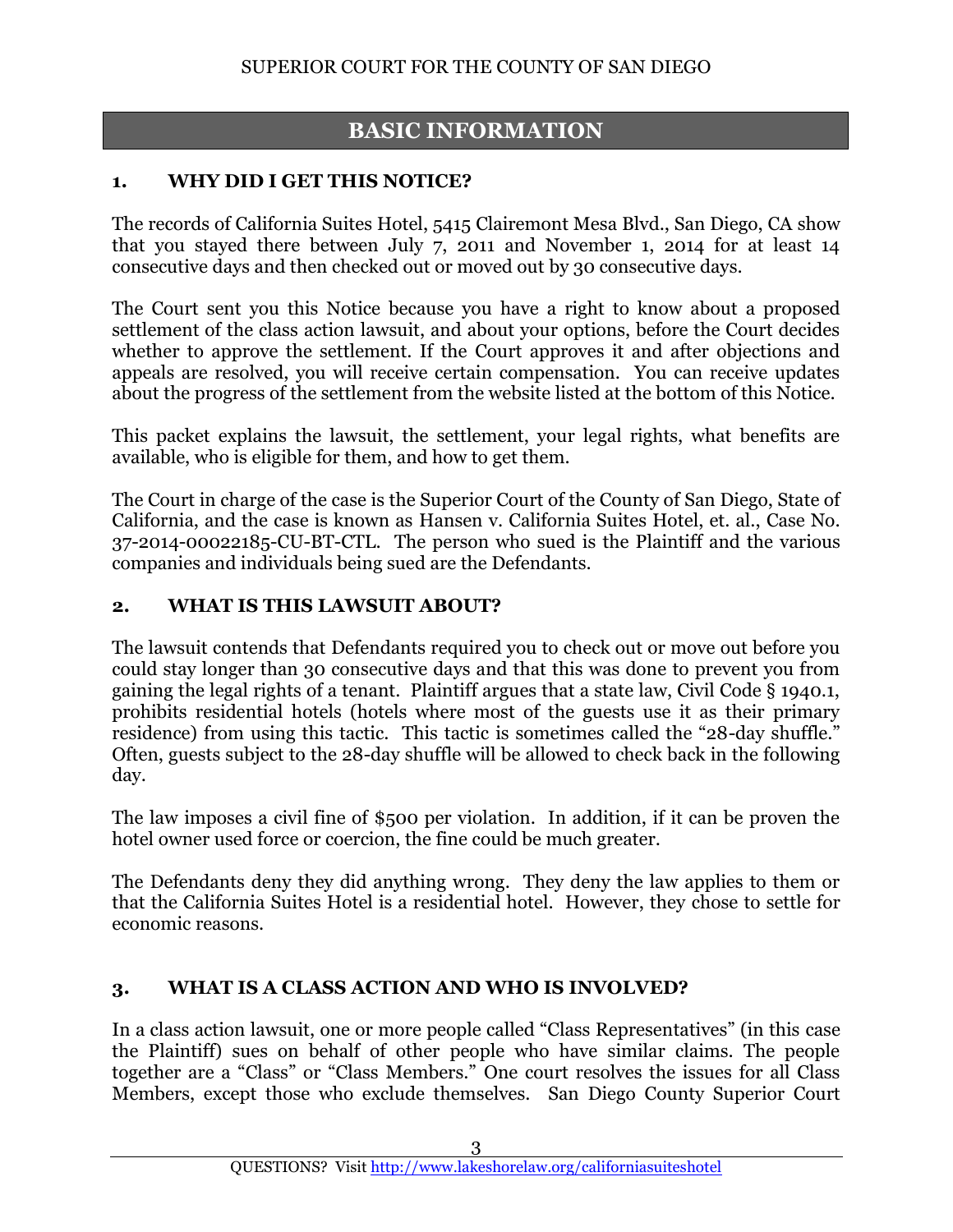Judge Joan M. Lewis is in charge of this case.

#### **4. WHY IS THIS LAWSUIT A CLASS ACTION?**

The Court previously ruled that all of the class members have similar claims and Defendants have similar defenses that apply in general to all of the class members. Therefore, the Court ordered that this lawsuit should proceed as a class action. The Court also ruled that attorneys Jeffrey Wilens and Jeffrey Spencer are qualified to represent the class.

# **WHO IS IN THE SETTLEMENT**

#### **5. AM I PART OF THIS CLASS?**

Judge Lewis, the judge presiding over this case, decided that anyone who stayed at the California Suites Hotel between July 7, 2011 and November 1, 2014 for at least 14 consecutive days and then checked out or moved out by 30 consecutive days is a class member.

If this Notice is addressed to you, it has been determined you are a class member.

### **6. DO I NEED PROOF IN ORDER TO GET COMPENSATION?**

Proof is not required to be a member of the Class as Defendants' records contain that information. However, if you believe you should be a Class Member, but have not received this Notice, you should contact Class Counsel at the address listed in paragraph 15 below and present proof that you are a Class Member.

# **THE SETTLEMENT BENEFITS**

#### **7. WHAT DOES THE SETTLEMENT PROVIDE?**

The settlement provides for a cash fund of \$750,000 that will be used to pay class members, pay their legal fees and court costs, pay an incentive award to the Plaintiff, and pay for the administrative costs of this settlement.

You should assume that for each time you stayed 14-30 days at the Hotel during the specified time frame you will receive \$398, although you possibly could get up to \$500 per violation.

#### **According to Defendant's business records, you stayed at the Hotel \_\_\_\_\_\_ time(s) during the relevant time period and will receive approximately \$\_\_\_\_\_\_\_\_\_\_.**

Any Class Member may dispute the estimated payout preprinted on the Class Notice by January 9, 2019 by notifying the Settlement Administrator and submitting any proof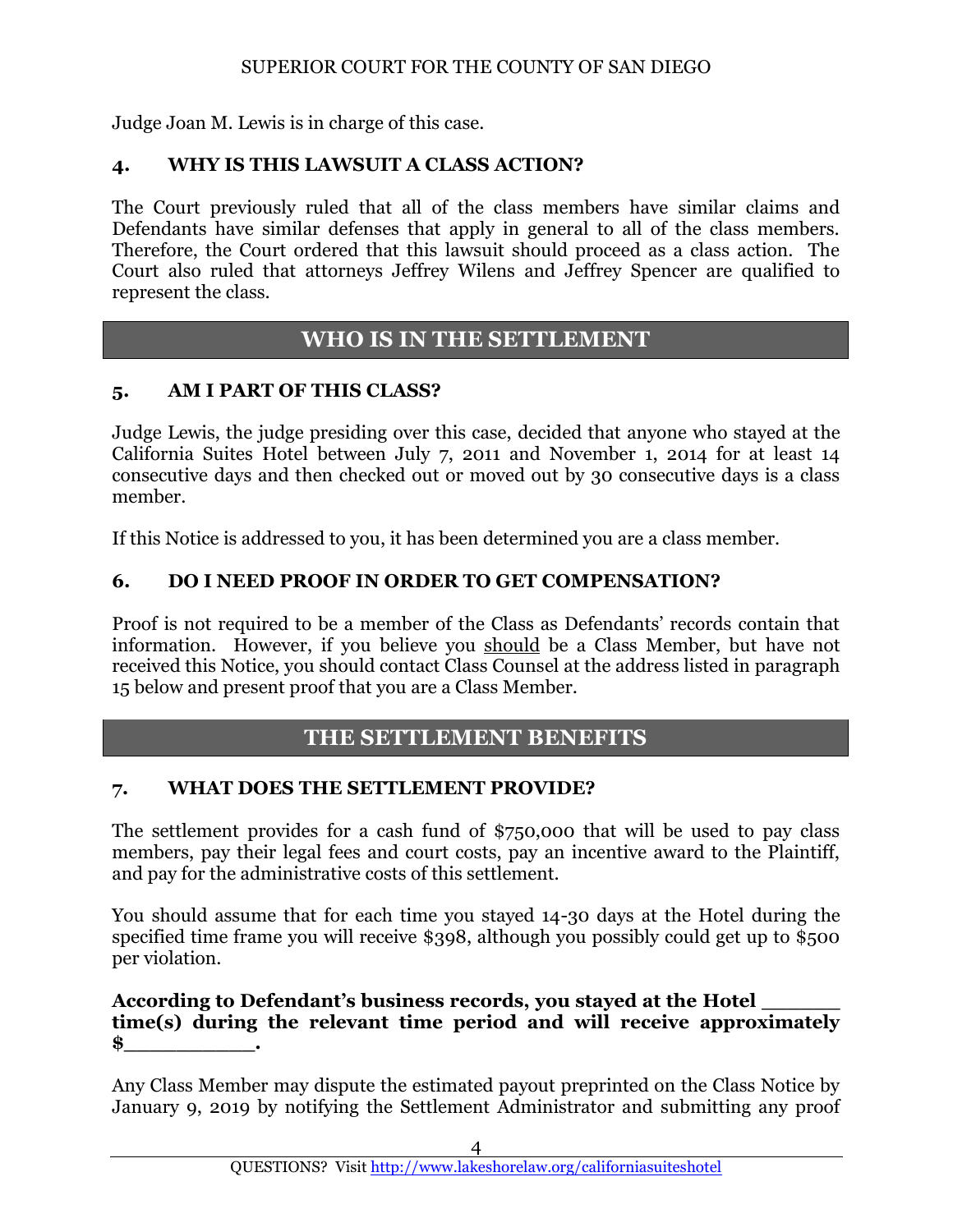supporting the objection, such as copies of rental receipts. Disputes regarding the correct number of stays that a Class Member had will be resolved based on the documentation supplied by the Class Member and Defendants.

# **8. HOW DO I GET MY COMPENSATION?**

If this Settlement is approved after the Fairness Hearing (see paragraph 17) a check will be mailed to you approximately 30 days later. You do not need to do anything to receive it.

If you change your address after receiving this Class Notice, be sure to call 877-705-5021 and give your change of address to the California Suites Settlement Administrator.

## **9. WHAT AM I GIVING UP IN ACCEPTING THE SETTLEMENT?**

Because you previously did not exclude yourself from this lawsuit, that means you cannot start a lawsuit, continue a lawsuit or join a lawsuit raising similar claims against Defendants. It also means you are "releasing" all of the Defendants (and related companies and persons) from any legal claims you might have relating to your being required to check out by the 30<sup>th</sup> day of occupancy.

This release does not include any claims relating to your stay at the California Suites Hotel such as any personal injury you might have suffered.

## **10. WHAT IF I DO NOTHING AT ALL?**

You will be automatically included in this settlement, will release claims and be paid as described above.

# **EXCLUDING YOURSELF FROM THE SETTLEMENT**

#### **11. CAN I EXCLUDE MYSELF FROM THE SETTLEMENT?**

Because you were previously served Notice of this Class Action and did not act to exclude yourself, or opt out, of the case, you no longer have that option. Instead, you are legally bound by the Court's judgment. However, you still retain the right to Object to the Settlement as set forth below in paragraph 15.

# **THE LAWYERS REPRESENTING YOU**

## **12. DO I HAVE A LAWYER IN THIS CASE?**

Yes. The Court decided that the law firms of Lakeshore Law Center and The Spencer Law Firm are qualified to represent you and all Class Members. Together, the law firms are called "Class Counsel." They are experienced in handling similar consumer rights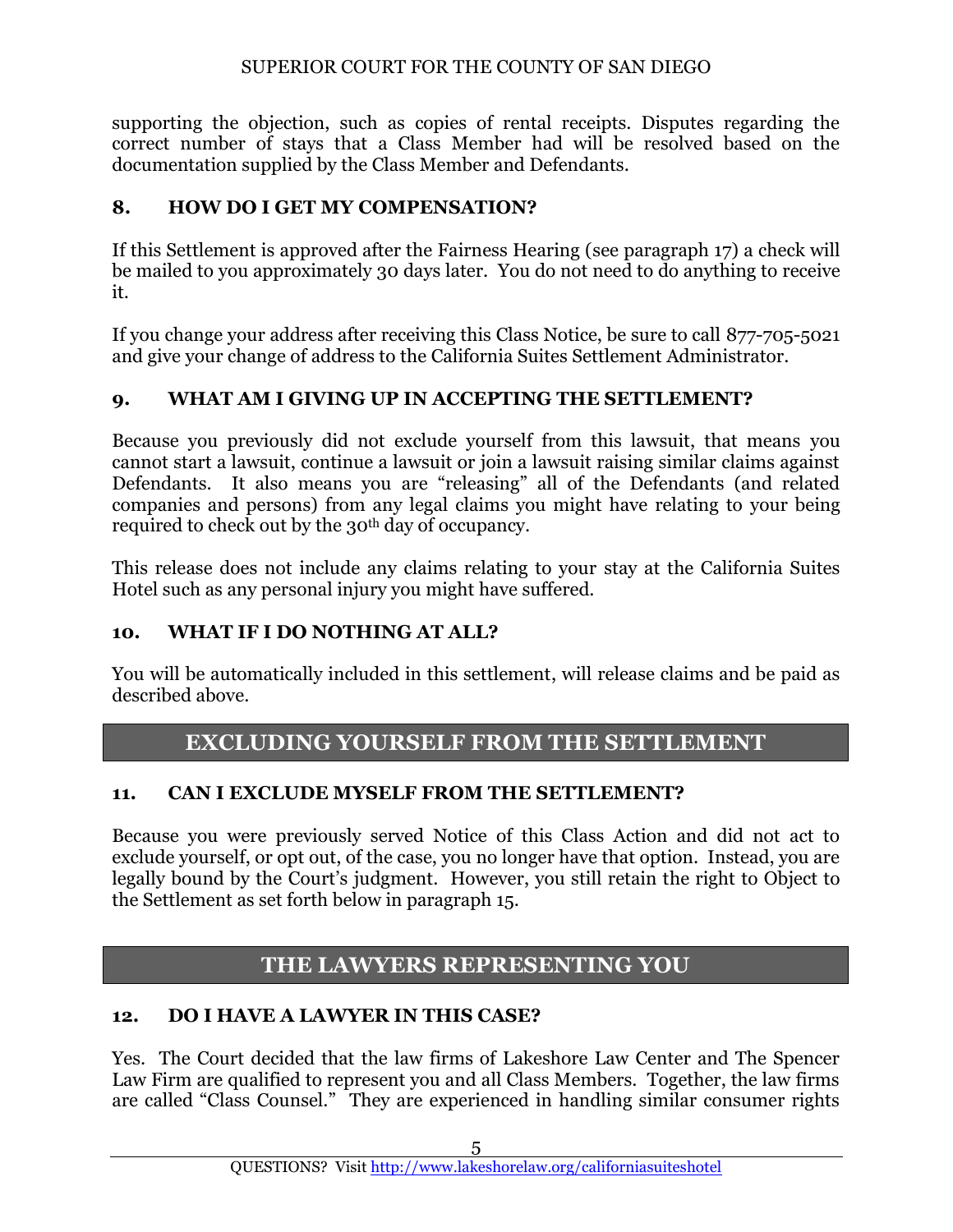cases. More information about these law firms, their practices and their experiences is available at [www.lakeshorelaw.org](http://www.lakeshorelaw.org/) and [www.spencerlaw.net.](http://www.spencerlaw.net/)

## **13. SHOULD I GET MY OWN LAWYER?**

You do not need to hire your own lawyer because Class Counsel is working on your behalf. But, if you want your own lawyer, you will have to pay that lawyer.

### **14. HOW WILL THE LAWYERS AND PLAINTIFF BE PAID?**

Class Counsel will ask the Court for attorneys' fees equal to one-third of the \$750,000 Settlement Fund and court costs. This breaks down to \$250,000 in fees and up to \$10,000 in costs. They have spent approximately four years prosecuting this lawsuit.

In addition, the Plaintiff has requested the Court award an "incentive award." This is additional compensation to her for the hours of extra work and the personal risks she assumed in bringing the lawsuit, which the rest of the class members did not have to do. The total amount sought for incentive awards is \$10,000 which is less than two percent of the total fund.

The Court may award less than these amounts sought for fees, costs and incentive awards. Defendants have agreed not to oppose these fees and expenses, or incentive awards.

# **OBJECTING TO THE SETTLEMENT**

## **15. HOW DO I TELL THE COURT I DO NOT LIKE THE SETTLEMENT?**

If you are a Class Member, you can object to the settlement if you do not like any part of it. This includes if you want to object the estimated payout to you is too low because you stayed at the Hotel more times than listed in this Notice. You can give reasons why you think the Court should not approve it. The Court will consider your views. However, if the Court rejects your objection, you will still be bound by the terms of the Settlement.

To object, you must submit or file the written objection. If you want to speak at the hearing, you should also state "I am giving Notice of Intention to Appear."

To file the objection or notice, you can mail it to Clerk of Court, Superior Court of California, County of San Diego, Hall of Justice, Dept. 65, 330 West Broadway, San Diego, California 92101.

You can also deliver the objection or notice to Hansen v. California Suites, c/o CPT Group, Inc., 50 Corporate Park, Irvine, CA 92606.

The Written Objection or Notice of Intention to Appear must be filed by the Court or postmarked by **January 9, 2019** or it will not be valid.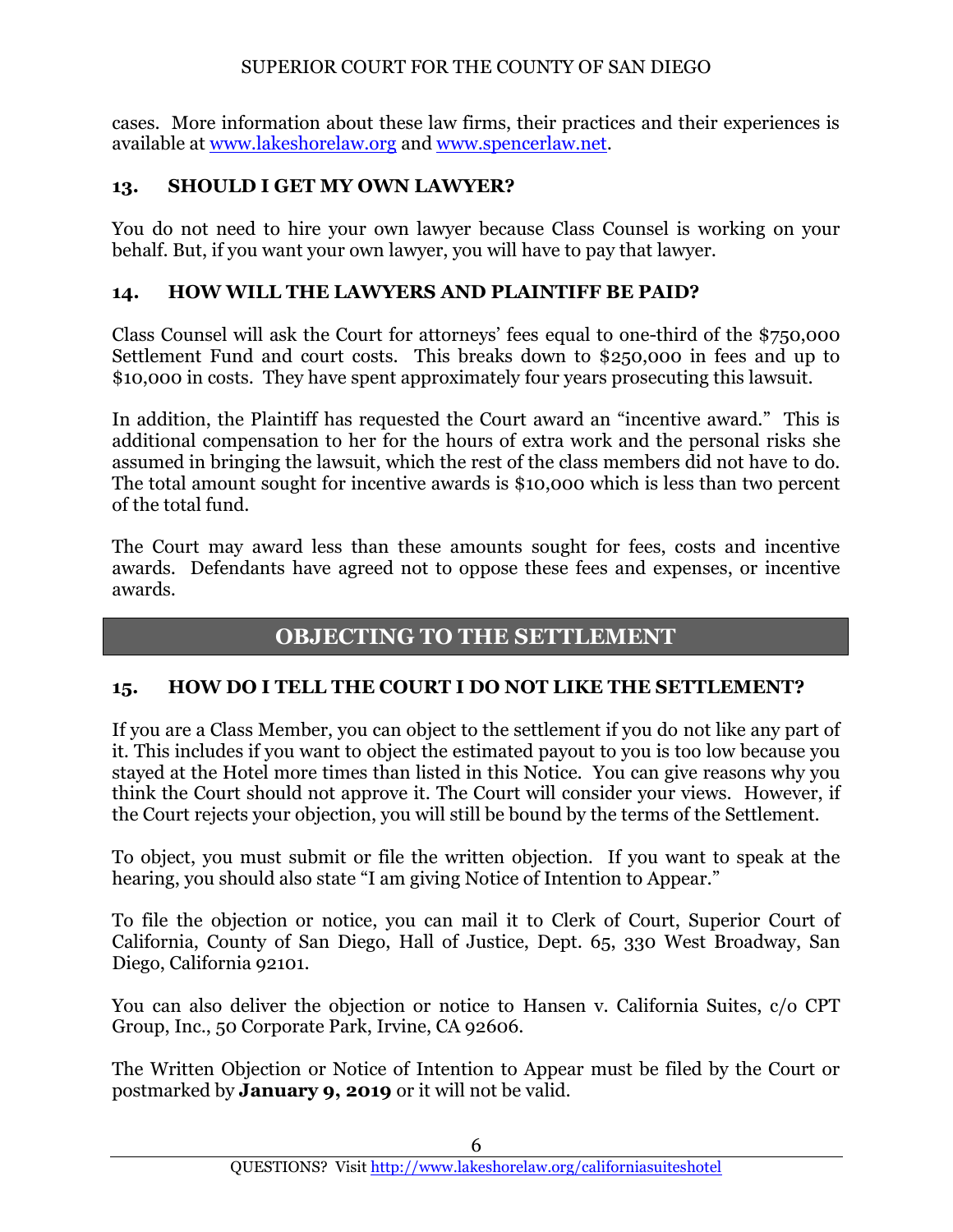You must also serve by the above deadline copies of the Objection or Notice by United States Mail to the following:

| Plaintiffs' Attorneys and Class Counsel: | Defendants' Attorneys:                 |
|------------------------------------------|----------------------------------------|
| Jeffrey Wilens, Esq.                     | William M. Slaughter, Esq.             |
| <b>LAKESHORE LAW CENTER</b>              | SLAUGHTER, REAGAN & COLE, LLP          |
| 18340 Yorba Linda Blvd. Suite 107-610    | 625 East Santa Clara Street, Suite 101 |
| Yorba Linda, CA 92886                    | Ventura, CA 93001                      |
| Telephone: 714-854-7205                  | Telephone: 805-658-7800                |
| Facsimile: 714-854-7206                  | Facsimile: 805-644-2131                |
| Email: jeff@lakeshorelaw.org             | Email: Marshall@srllplaw.com           |

Any written objections or notice of intent to appear shall state each specific reason in support of your objection and any legal support for each objection.

#### **16. WHAT IS THE DIFFERENCE BETWEEN OBJECTING AND EXCLUDING MYSELF?**

Objecting is simply telling the Court that you do not like something about the settlement. You can object only if you stay in the Settlement Class. Excluding yourself is telling the Court that you do not want to be part of that Class. You were previously given the chance to exclude yourself and did not do so; therefore, that option is no longer available.

# **THE COURT'S FAIRNESS HEARING**

#### **17. WHEN AND WHERE WILL THE COURT DECIDE WHETHER TO APPROVE THE SETTLEMENT?**

The Court will hold a Fairness Hearing on **February 8, 2019 at 8:30 a.m.** in Department 65 of the San Diego County Superior Court, 330 West Broadway, San Diego, CA 92101. At this hearing the Court will consider whether the settlement is fair, reasonable, and adequate. If there are objections, the Court will consider them. Judge Lewis will listen to people who have asked to speak at the hearing. The Court may also decide how much to pay Class Counsel and Plaintiffs. After the hearing, the Court will decide whether to approve the settlement. We do not know how long these decisions will take.

## **18. DO I HAVE TO COME TO THE FAIRNESS HEARING?**

No. Class Counsel will answer questions Judge Lewis may have. But, you are welcome to come at your own expense. If you send an Objection, you don't have to come to Court to talk about it. As long as you filed and mailed your written objection on time, the Court will consider it. You may also pay your own lawyer to attend, but it is not necessary.